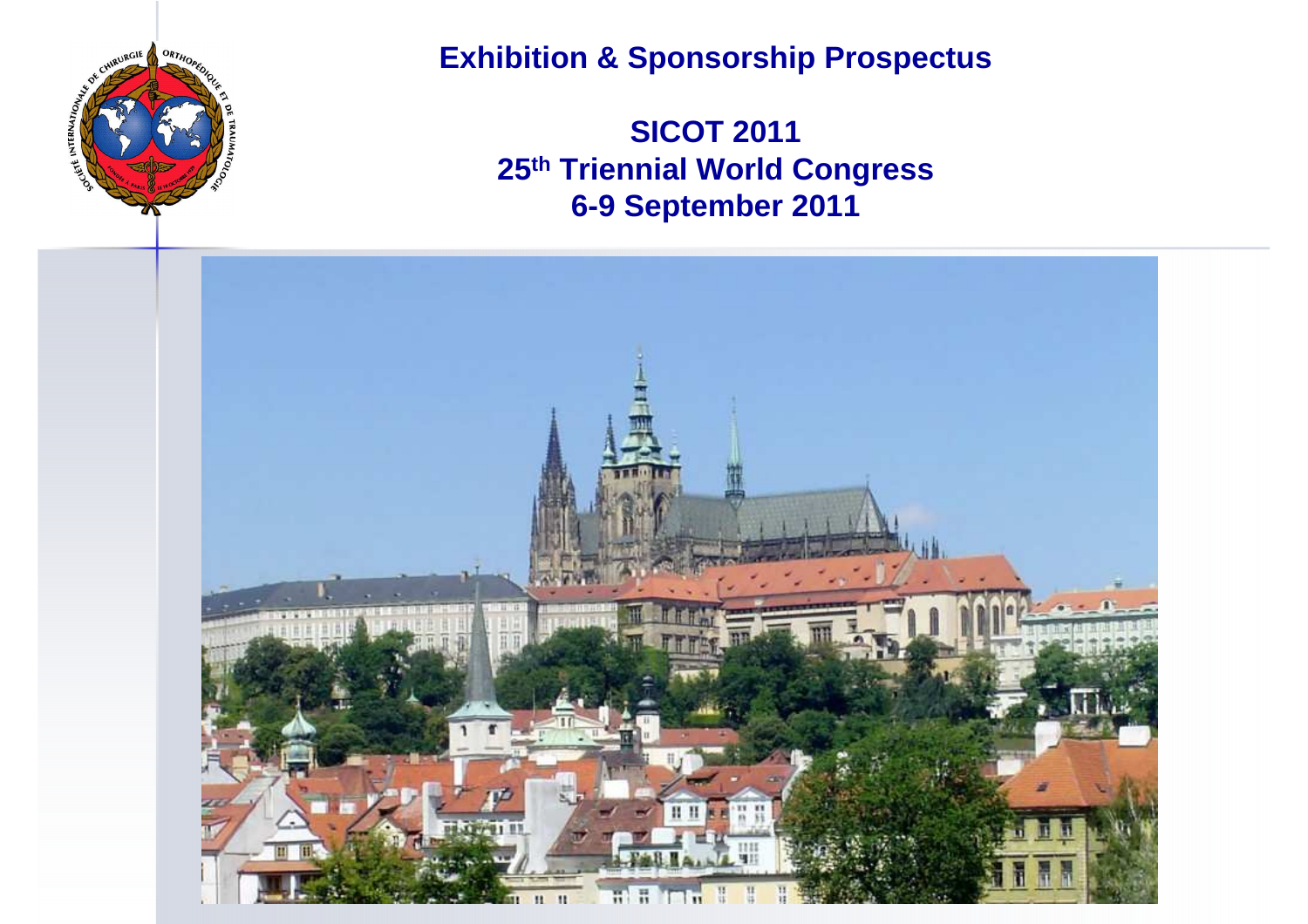

### **Welcome message from the Congress President**

Dear Colleagues, Ladies and Gentlemen,

It is with great pleasure that I invite you to Prague, the capital city of the Czech Republic, for the XXV Triennial World Congress of the Société Internationale de Chirurgie Orthopédique et de Traumatologie (SICOT). This is the first time Prague has been chosen to host a SICOT meeting, but it ran a successful international conference in partnership with SICOT in 1988, even under the difficult conditions of Communist governance. Indeed, Prague has an important historical link with SICOT. Prof Jan Zahradníček from Prague was one of the founding members of SICOT, when it began in Paris on 10 October 1929.

The Czech Orthopaedic Society appreciates very much that the SICOT International Council, during the 2005 Congress at Istanbul, awarded the 2011 Triennial World Congress to Prague. I believe that the City of Prague's blend of architecture andculture, historic and modern, will inspire you and you will spend much time enjoying our city as well as our scientific programme. Our organising committee will do its best to make you feel very welcome in Prague. We will also give you achance to get to know the Czech Republic which is a beautiful country.

Our main goal is to create a Scientific Programme covering all aspects of orthopaedic surgery and traumatology. We will invite the most influential current speakers to Prague and feature the most exciting topics of our time. An emphasis will beput on sharing information between East and West, as Prague appears to be, thanks to its location, ideal for this task.

We hope that the medical industry will be pleased with the location of Prague for the Congress, and having the chance to gain new client contacts. A large industry exhibition will bring a concentration of information, instruments, techniques andconversations on patient care, important to all participants.

Allow me to invite you to Prague. I personally and my colleagues from the Organising Committee are prepared to make your stay in Prague unforgettable.

With my best wishes,

#### **Prof Tomáš Tr**č

 Congress President SICOT Vice President of Europe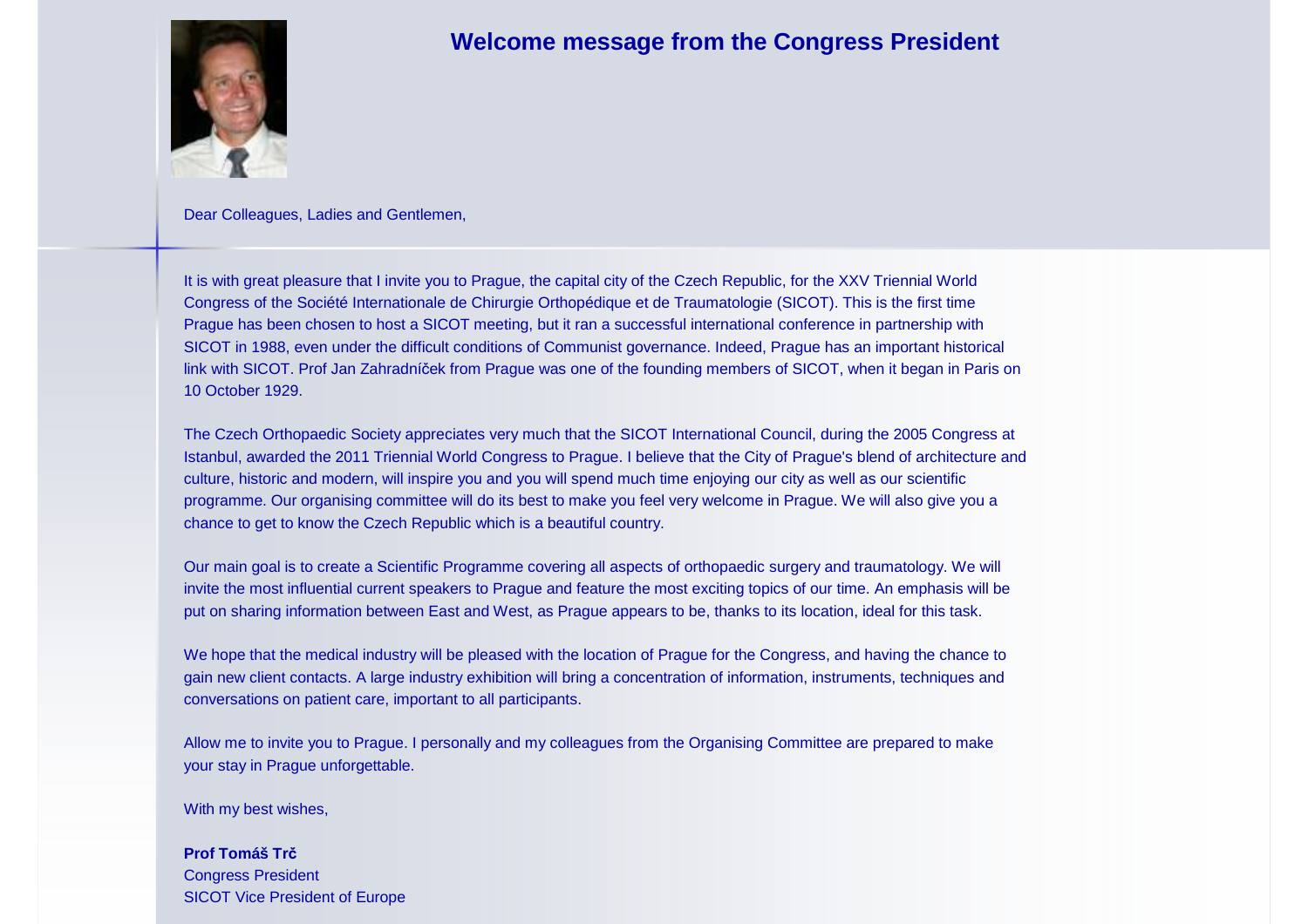### **About the Congress**

| <b>Congress dates:</b>      | 6-9 September 2011                                                                              |
|-----------------------------|-------------------------------------------------------------------------------------------------|
| City:                       | Prague, Czech Republic                                                                          |
| <b>Venue:</b>               | <b>Prague Congress Centre</b>                                                                   |
| <b>Expected attendance:</b> | 3,000 participants                                                                              |
| <b>Demographics:</b>        | Participants from all over the world, especially the Czech Republic and neighbouring countries. |
|                             |                                                                                                 |

### **Programme:**

**Tuesday, 6 September 2011**

**Wednesday, 7 September 2011**

**Thursday, 8 September 2011**

**Friday, 9 September 2011**

 Instructional Courses Scientific sessions (start at 13:00)Opening Ceremony

 Scientific sessions Fun Night

 Scientific sessions Presidents' Dinner

 Scientific sessions Closing Ceremony (ends at 13:00)

### **Scientific Programme Highlights:**

 Online abstract submission will be open from September 2010 to 15 January 2011. Please visit the SICOT website (www.sicot.org) regularly for updated information.

**Main topics:**<br> **Arthroplasty**<br> **Biomaterials** Road Trauma Safety **Clubfoot** Spine Foot & Ankle

**Arthroplasty Biomaterials Musculoskeletal Trauma** Shoulder Endoscopic Spinal Surgery **Hand** Knee Ligament & Cartilage Repair Minimally Invasive Spinal Techniques Tumours

**Navigation** Osteoporosis **Paediatrics** Prosthesis & Orthotics<br>Thromboprophylaxis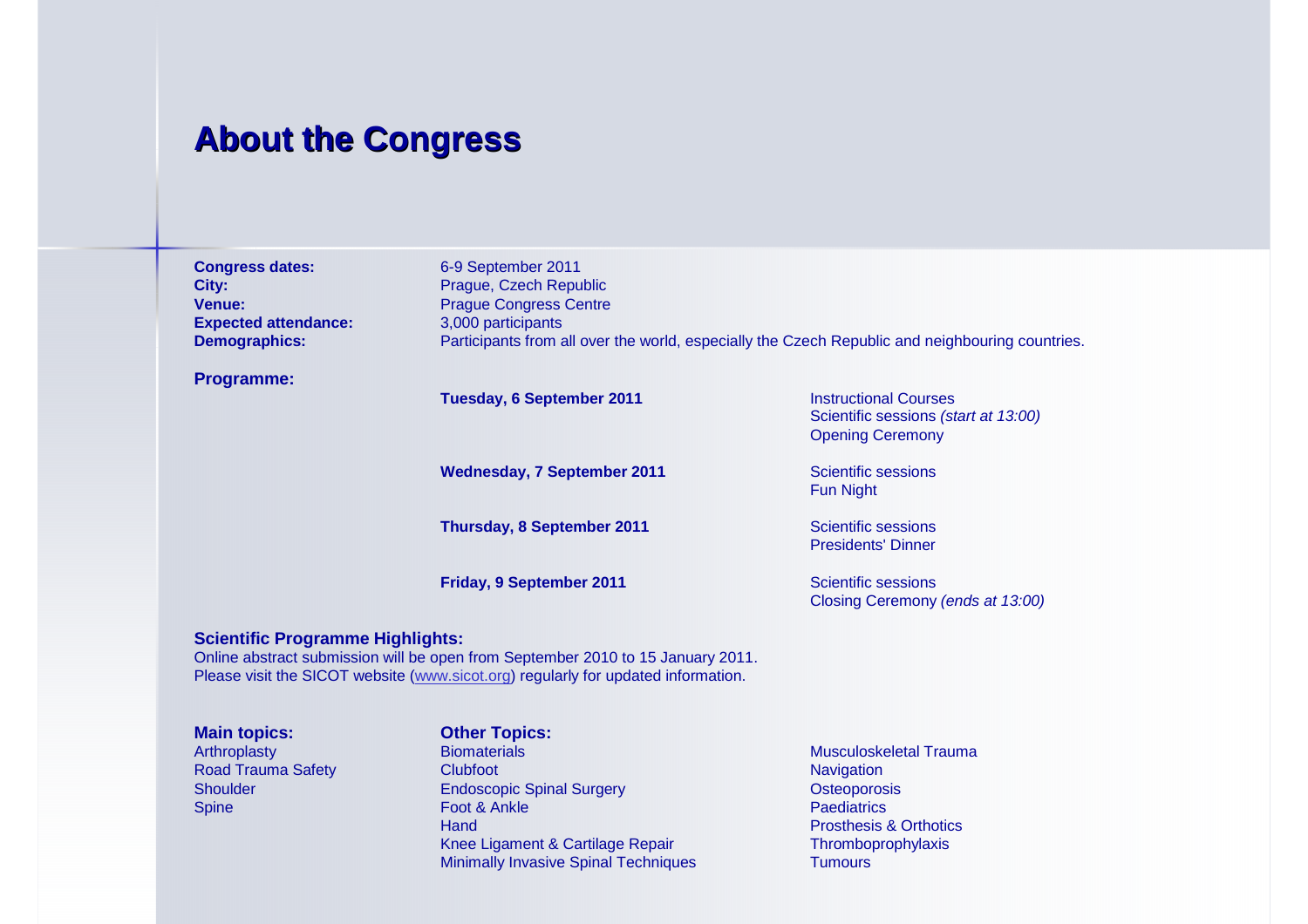## **Exhibition**

### **EXHIBITION RATES**

### **EUR 400/m² + VAT**

- $\mathcal{L}_{\mathcal{A}}$ Minimal booth size is 3x3 metres (9sqm) bare exhibit space.
- $\sigma_{\rm eff}^{\rm th}$ at larger booth spaces are available in multiples of these dimensions. For double storey exhibition spaces, please contact us in and to receive prior approval from the congress centre. \*Please note that high ceiling exhib are very limited due to the congress centre layout!!

### **Fees include:**

- $\sigma_{\rm eff}^{\rm 2D}$ Access to the exhibition, poster area and all scientific sessions.
- $\sigma_{\rm eff}^{\rm 2D}$ Admission to the Opening & Closing Ceremonies as well as the Welcome Reception.
- $\frac{1}{2}$ ↓ Company names and a short company description will be published in the Final Programme. Companies are requested to<br>submit a short text of no more than 100 words describing their company profile, contact information, web Lina Salvati lsalvati@linsa.ca.
- $\sigma_{\rm eff}^{\rm R}$ One copy of the Final Programme/CD-ROM of Abstracts and Congress bag.
- $\mathbf{e}_{\mathbf{a}}^{\mathbf{e}_{\mathbf{a}}}$  Complimentary coffee breaks will be served in the exhibition area to all delegates & attendees, including exhibiting company representatives.
- $\sigma_{\rm eff}^{\rm 2D}$ Complimentary representative badges will be allocated to each exhibit according to size and sponsorship categories.

| 9 sqm          | 2 exhibitor badges  |
|----------------|---------------------|
| 18 sqm         | 3 exhibitor badges  |
| 27 sqm         | 6 exhibitor badges  |
| 45 sqm         | 8 exhibitor badges  |
| 60 sqm or more | 12 exhibitor badges |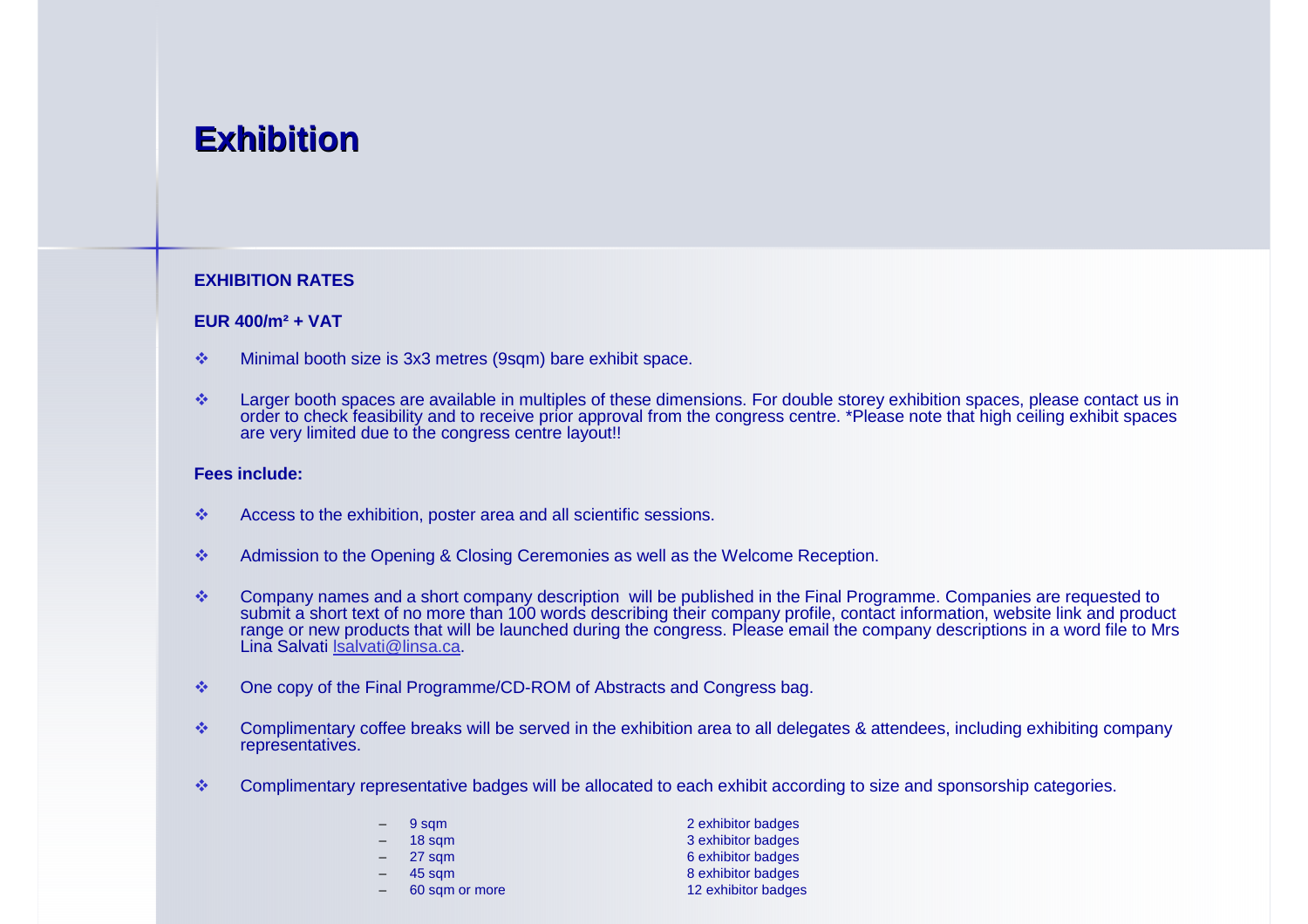### **Exhibition** (continued)

### **Not included:**

- $\sigma_{\rm eff}^{\rm 2D}$  The rates do not include rental of booth construction, electricity, AV, internet connexion or any other items; they would need to be ordered separately.
- $\frac{1}{2}$  All catering within the company's exhibit area and during the lunch symposiums/workshops will be the responsibility of the sponsoring company.
- $\sigma_{\rm{eff}}^{\rm{obs}}$ Exhibiting company badges are forbidden to be used by surgeons or guests at any time!
- $\Phi_{\mathbf{q}}^{\mathbf{p}}\Phi$ Additional badges for exhibiting company representatives may be purchased for EUR 100.00 + VAT each.
- $\sigma_{\rm eff}^{\rm R}$ Non exhibiting companies wishing to visit the exhibition may do so at the cost of EUR 250.00 + VAT per badge.

### **Additional points of interest:**

- "Major sponsors" will be given first choice in choosing their exhibit space location.  $\mathcal{L}_{\mathcal{C}}$
- $\mathcal{L}_{\mathcal{S}}$  SICOT wants to ensure that all our industry partners are treated the same – first come first served basis will be applied to allocate exhibit spaces.
- $\mathcal{L}_{\mathcal{D}}$ Please note that exhibit spaces will be allocated accordingly at a later date by the local organizing committee in collaboration with SICOT and in the manner mentioned above.
- $\mathcal{L}_{\mathcal{F}}$  SICOT will be holding a Major exhibitor/sponsor site inspection of the convention center; precise date will be confirmed at a later date. This meeting will be by invitation only.
- $\sigma_{\rm eff}^{\rm th}$ Exhibition desk will be available during build-up and dismantling periods as well as during the opening hours of the exhibition.
- $\mathcal{L}_{\mathcal{S}}$ Floor plan coming soon!!! We apologize for the inconvenience.
- $\mathcal{A}_{\mathcal{B}}$ Hospitality Suites: a small number of private meetings rooms are available to be used by sponsors for private meetings. Please contact Mrs Lina Salvati for available time slots and rental fees.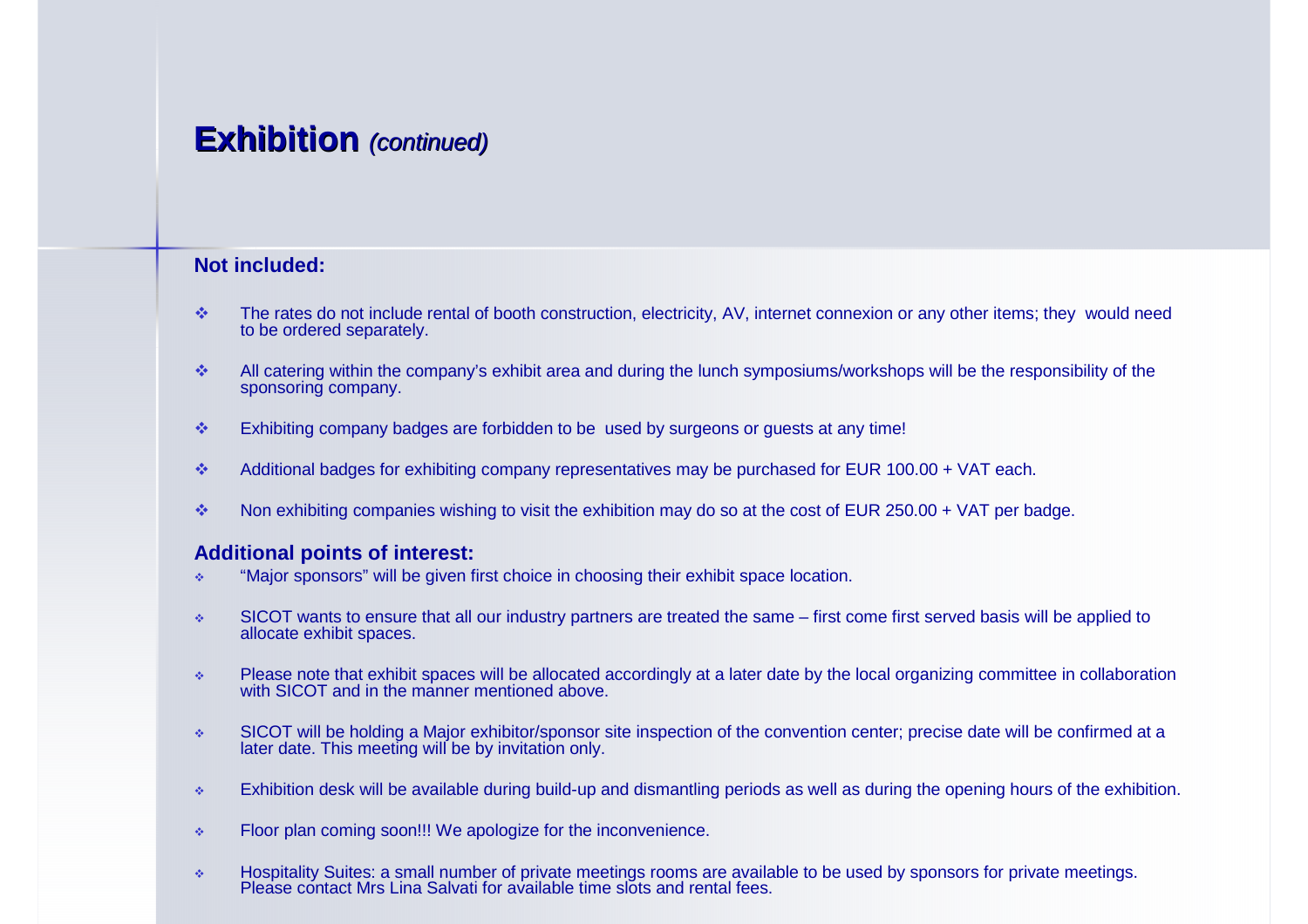# **Industry Symposia**

**Option 1** 90-minute workshop within a 200-300 person capacity room **EUR 8,000 + VAT**

**Option 2** 90-minute workshop within a 100-200 person capacity room **EUR 6,000 + VAT**

**Option 3**Larger room capacity are available, cost and sizes available upon request

#### **Time slots:**

 6-9 September 2011Time: 13:00 to 14:30

### **All symposia include**:

- $\mathcal{L}_{\mathcal{C}}$ Standard Audio Visual equipment.
- $\mathcal{L}_{\mathcal{C}}$ Rental of the meeting room.
- $\mathcal{L}_{\mathcal{C}}$ An e-mail will be sent out to all members & registered Congress attendees with the description and title of the symposia.
- $\mathcal{L}_{\mathcal{C}}$ Mention of the Symposia on the Congress website.
- $\mathcal{L}_{\mathcal{C}}$  Mention of the Symposia in the Final Programme, as well as visibility during the sessions (poster/banner at the entrance of the session room provided by Industry sponsor).
- Free (optional) insert provided by the Industry sponsor in the delegate bags to promote the symposia.  $\mathcal{L}_{\mathcal{C}}$
- $\mathcal{L}_{\mathcal{C}}$ 1 complimentary guest speaker pass will be given with each lunch symposium
- The guest speaker's travel, accommodation, all other guest speakers or registration fees and any other expenses are the sole<br>
represeligity of the approxima company  $\mathcal{L}_{\mathcal{P}}$ responsibility of the sponsoring company
- Catering and other rental equipment requirements will be listed in the Exhibition Manual. Catering costs for lunch symposiums is the recognitive of the energy company  $\mathcal{L}_{\mathcal{C}}$ responsibility of the sponsoring company.
- 90 minutes per lunch symposia includes set-up time, catering time and lecture. $\mathcal{L}_{\mathcal{P}}$

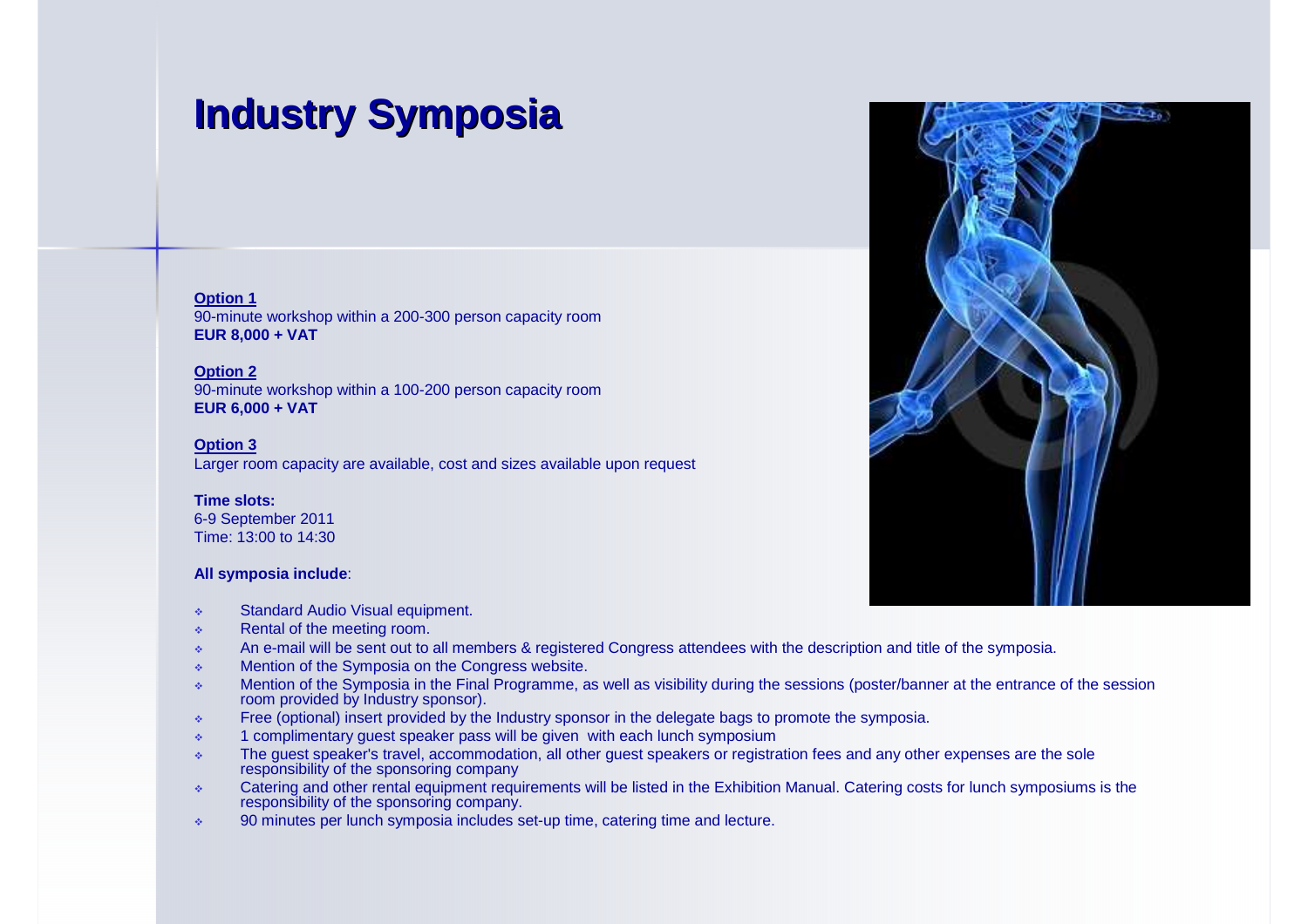## **SICOT Platinum, Gold & Silver Sponsorships**

| <b>Platinum sponsorship</b><br>Please note that this will be exclusive to a maximum of 5 Industry partners.<br>54sqm exhibition space<br>1 satellite lunch symposium (prime choice of date and room)<br>1 full-page advertisement in the Final Programme<br>Company logo on all communication materials and SICOT Congress website.<br>Major sponsorships will be posted on the Congress website and in all forthcoming announcements.<br>2 VIP invitations to the Presidents Banquet<br>2 Free bag inserts (to be provided by the sponsoring company)<br>20 badges for industry representatives<br>First choice of exhibit space location in the exhibition halls | EUR 45,000.00 + VAT |
|--------------------------------------------------------------------------------------------------------------------------------------------------------------------------------------------------------------------------------------------------------------------------------------------------------------------------------------------------------------------------------------------------------------------------------------------------------------------------------------------------------------------------------------------------------------------------------------------------------------------------------------------------------------------|---------------------|
| Gold<br>36sqm exhibition space<br>1 satellite lunch symposium<br>Company logo on all communication materials and SICOT Congress website.<br>Sponsorships will be posted on the Congress website and in all forthcoming announcements.<br>12 badges for industry representatives                                                                                                                                                                                                                                                                                                                                                                                    | EUR 35,000.00 + VAT |
| <b>Silver</b><br>18sqm exhibition space<br>1 lunch symposium<br>Company logo on all communication materials and SICOT Congress website.<br>Sponsorships will be posted on the Congress website and in all forthcoming announcements.                                                                                                                                                                                                                                                                                                                                                                                                                               | EUR 25,000.00 + VAT |

**\*\*\***

6 badges for industry representatives

 Major sponsorship "Platinum" will have first priority of exhibition space location and sponsorship options. Sponsorships will be handled on a 'first come, first served' basis.

Lunch symposiums includes standard Audio Visual equipment & room rental. Please note they do not include catering costs, special audio visual requirements or speakers' registration fees.

Above-mentioned packages can be modified to best serve your needs, please contact us to customise your sponsorship package.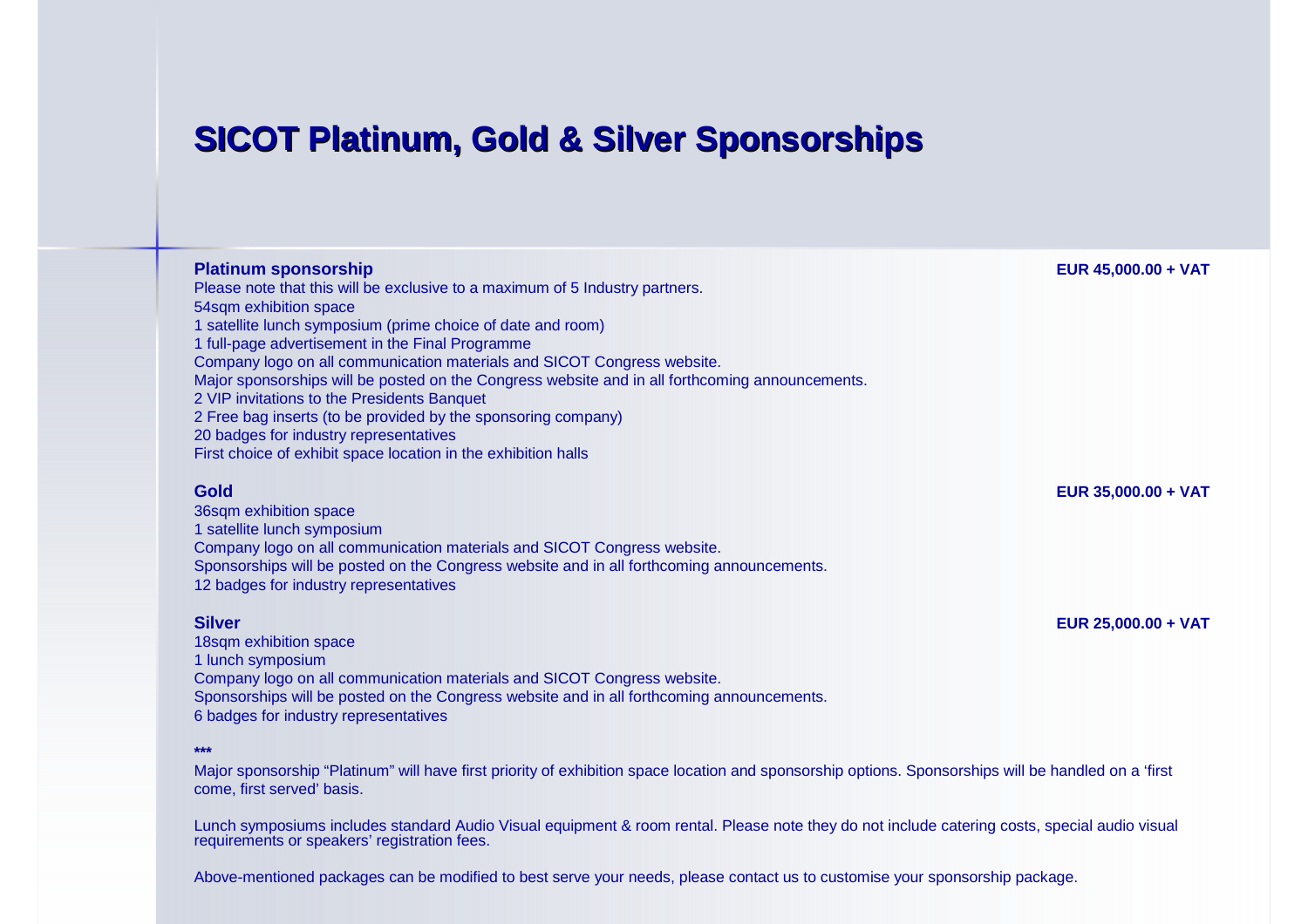## **Sponsorships**

### **Internet Café**

 **EUR 10,000 + VAT** Sponsorship of the Internet Café includes: signs with your company's name and logo at the Internet Café in the exhibition area, mention of the sponsorship in the Final Programme and the Congress website, computer stations with Internet access.

### **Participants' Bags**

 **EUR 10,000 + VAT** Sponsoring company can also choose to order the bags from their own supplier and send the bags for the Congress (bags and logos appearing on<br>the bags need to be approved by SICOT). The cost of 10,000 Euro would be waived. Your company logo (colour) displayed on the Congress bags distributed to all Congress participants.

### **Bag Inserts**

 **EUR 600 + VAT** We will insert approved promotional items in participants' packages: notepads, logo pens, advertisements, flyers, etc…\*Promotional items are the sponsor's responsibility.

### **CD-ROM or USB key of Abstracts**

**CD-ROM or USB key of Abstracts**<br>The CD-ROM of Abstracts may be distributed at the registration counters or the company can include a voucher in the delegates' bags to pick up the CD-ROM of Abstracts at their booth. Company presentation can be included in the CD-ROM/USB with prior approval by SICOT.

### **Badges and Lanyards**

Participating companies all send lanyards and they are distributed at random amongst the delegates.

### **Coffee Breaks and Lunches**

Coffee breaks will be offered free of charge every day in the exhibition hall. Your company's name will appear in the Final Programme. You will also have visibility in the coffee break area.

> Coffee breaks **per break**Lunches **per day**

 **Price upon request Price upon request**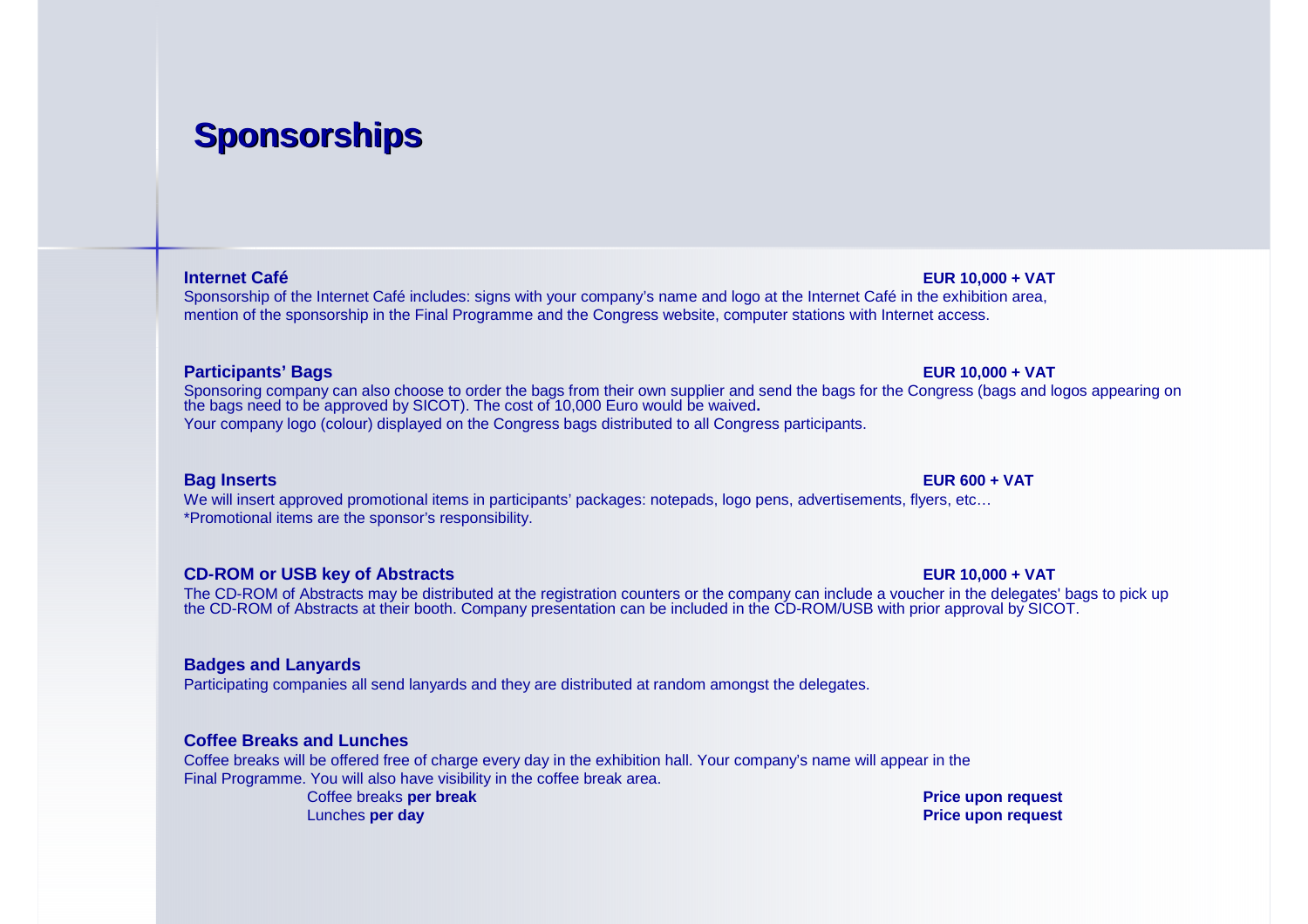## **Sponsorships** (continued)

| <b>Presidents' Dinner</b><br>This exclusive sponsorship will give your company additional visibility at the Presidents' Dinner.<br>Your company's name and logo will be printed on the menu, on the invitations, and in the Final Programme, as well as being posted                                                                                                                                                                                                                      | <b>EUR 10,000 + VAT</b>                    |
|-------------------------------------------------------------------------------------------------------------------------------------------------------------------------------------------------------------------------------------------------------------------------------------------------------------------------------------------------------------------------------------------------------------------------------------------------------------------------------------------|--------------------------------------------|
| during the Dinner.<br>Please note that there will be a maximum of only two sponsoring companies for this event.                                                                                                                                                                                                                                                                                                                                                                           |                                            |
|                                                                                                                                                                                                                                                                                                                                                                                                                                                                                           |                                            |
| <b>Final Programme Advertisement</b><br>Full page ad                                                                                                                                                                                                                                                                                                                                                                                                                                      | <b>EUR 750 + VAT</b>                       |
|                                                                                                                                                                                                                                                                                                                                                                                                                                                                                           |                                            |
| Company banners, advertisements & full brand directional signage                                                                                                                                                                                                                                                                                                                                                                                                                          | To be discussed on an<br>individual basis. |
|                                                                                                                                                                                                                                                                                                                                                                                                                                                                                           |                                            |
| Programme at a glance (pocket daily overview)<br>The daily pocket quide will be distributed with the badges and given to all attendees.<br>Sponsoring company's logo as well as SICOT will be printed on the guide.                                                                                                                                                                                                                                                                       | <b>EUR 5,000 + VAT</b>                     |
| <b>5km Charity Run/3km Walk</b><br>Gold, Silver & Bronze: please contact Dr Hatem Said or Mrs Lina Salvati for further details.                                                                                                                                                                                                                                                                                                                                                           | EUR 3,000-7,500 + VAT                      |
| The funds collected will be used to help young surgeons attend the following year's Conference.                                                                                                                                                                                                                                                                                                                                                                                           |                                            |
| <b>Young Surgeons Fun Night</b>                                                                                                                                                                                                                                                                                                                                                                                                                                                           | To be discussed on an                      |
| individual basis.<br>This event was first created at the SICOT 2008 Congress in Hong Kong: it has been extremely successful and appreciated by the young<br>surgeons and the young at heart. This evening helps enable young surgeons from around the world to get to know each other and form new<br>friendships and working collaborations with their colleagues at an international level<br>Please note that there will be a maximum of only two sponsoring companies for this event. |                                            |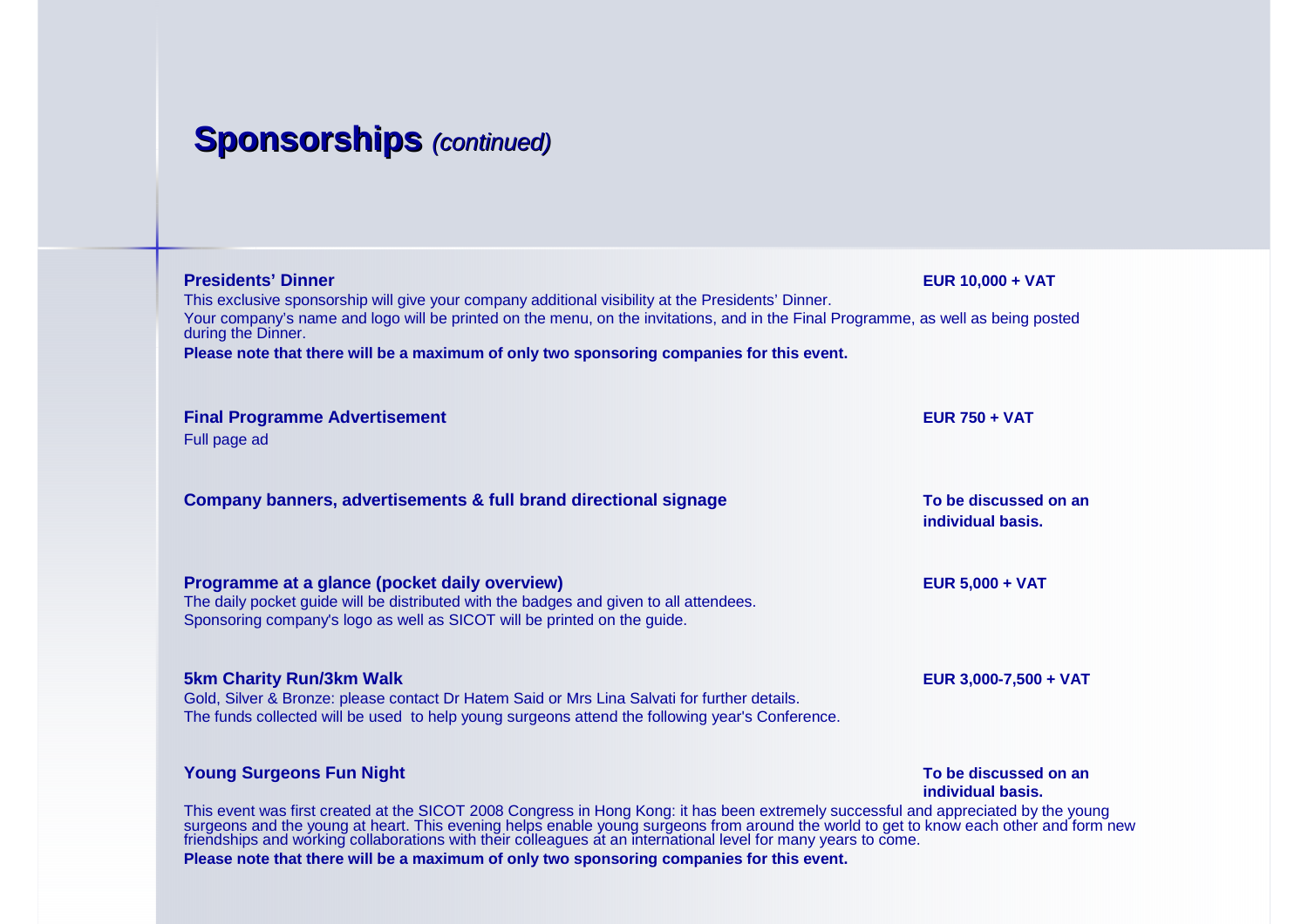### **Meeting Venue**

**Location:** Prague Congress Centrewww.kcp.cz/an/

#### **City of Prague: The capital city of the Czech Republic**

Prague, the Czech capital, is one of the most beautiful cities in the world with an inimitable atmosphere created by its millennium of<br>history. The Czech Republic is dotted with historical towns, castles, chateaux, churche other tourist sights.

It has an area of 496 km² and is home to 1,200,000 people. The year 870, when Prague castle was established, is regarded as the beginning of the city's existence. However, people inhabited the area in the early Stone Age. In 1918, at the end of World War I, Prague was declared the capital of a new country – the Czechoslovak Republic. In 1993 it became the capital of an independent Czech Republic. www.czechtourism.com/eng/uk/docs/holiday-tips/news/index.html

**12 UNESCO Sites:** make up a unique part of the Czech's cultural heritage – hardly anywhere else on earth will you find such an amount of cultural heritages.

#### **Useful Links:**

www.pragueexperience.com

www.prague.cz

www.pragueconvention.cz/

**Congress website**: www.sicot.org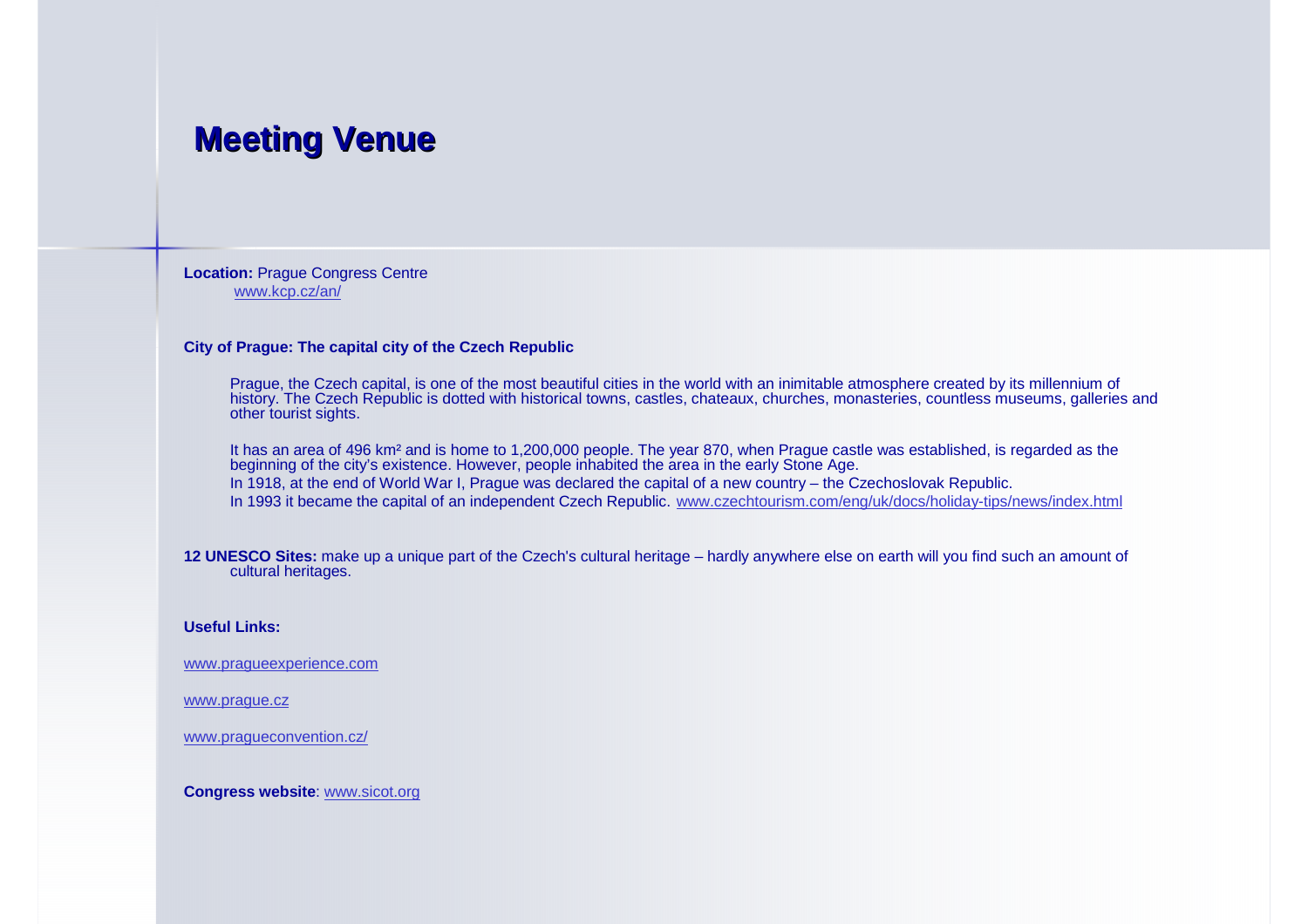## **SPONSORSHIP BOOKING APPLICATION FORM SICOT 2011 25th Triennial World Congress**

This agreement is to acknowledge the intention of:

|   | Contact: and the contact of the contact of the contact of the contact of the contact of the contact of the contact of the contact of the contact of the contact of the contact of the contact of the contact of the contact of       |  |  |
|---|--------------------------------------------------------------------------------------------------------------------------------------------------------------------------------------------------------------------------------------|--|--|
|   |                                                                                                                                                                                                                                      |  |  |
|   |                                                                                                                                                                                                                                      |  |  |
|   |                                                                                                                                                                                                                                      |  |  |
| ٠ |                                                                                                                                                                                                                                      |  |  |
|   | Postal Code: Communication Country: Country: Country: Country: Country: Country: Country: Country: Country: Country: Country: Country: Country: Country: Country: Country: Country: Country: Country: Country: Country: Countr       |  |  |
|   |                                                                                                                                                                                                                                      |  |  |
|   | E-mail (Mandatory):                                                                                                                                                                                                                  |  |  |
| ٠ |                                                                                                                                                                                                                                      |  |  |
|   | Sponsorship/Symposium or exhibition space requested:<br>Sponsorship/Symposium or exhibition space requested:                                                                                                                         |  |  |
|   | Signature: <u>Alexander Alexander and Charles and Charles and Charles and Charles and Charles and Charles and Charles and Charles and Charles and Charles and Charles and Charles and Charles and Charles and Charles and Charle</u> |  |  |